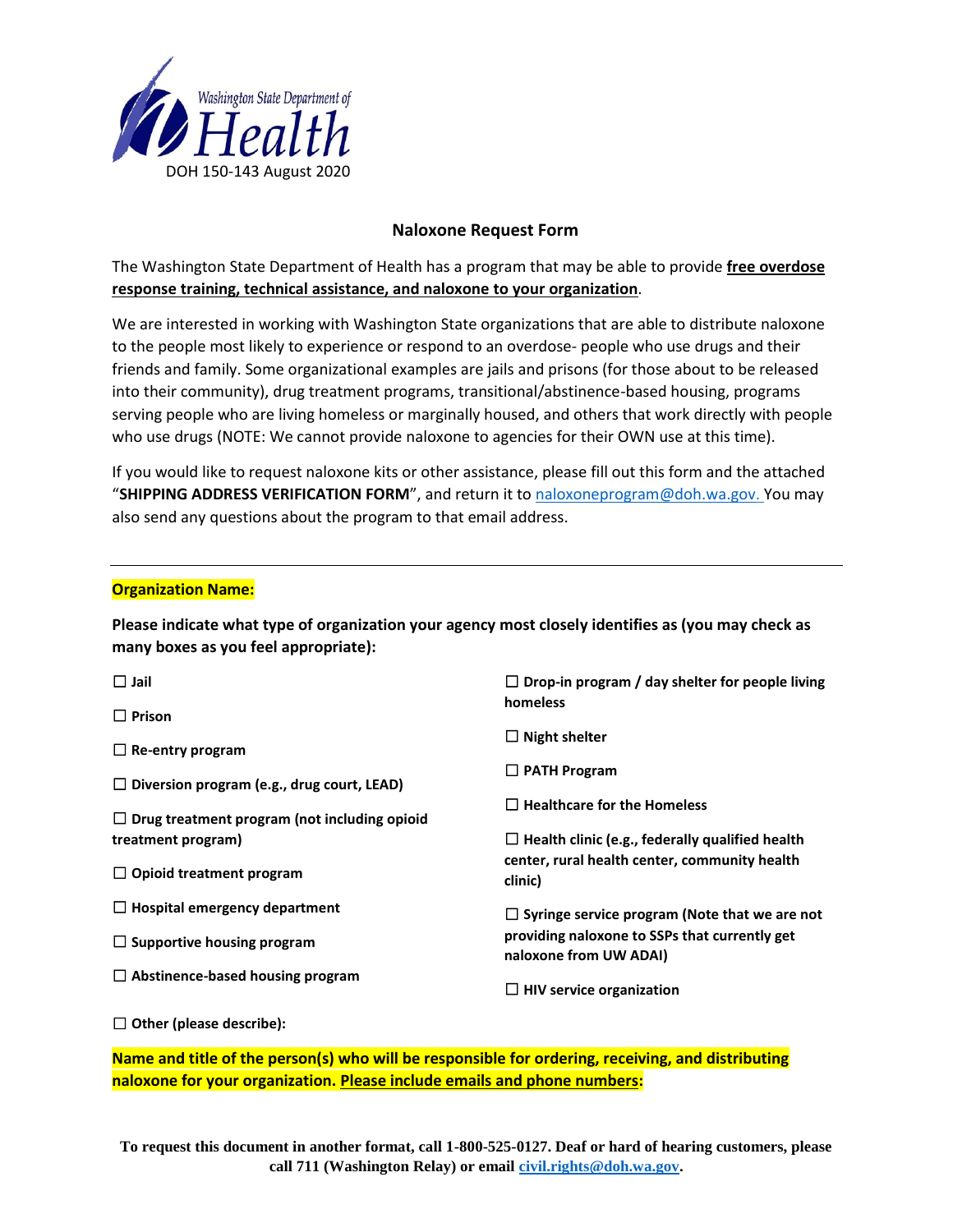**What is the physical address where you would like the naloxone delivered to? Please include times and days you can receive deliveries, and any restrictions or issues you think might interfere with delivery (e.g., limited hours of operation, remote access, and note: we cannot deliver to post office boxes):** 

**Does your organization need assistance with training your staff or volunteers on overdose response, materials to hand out program participants, or help with creating policy and procedure for a naloxone distribution program? If yes, please describe your needs:**

**How many naloxone kits would your organization be able to distribute per month? Would you be able to distribute injection kits, nasal kits, or both?**

**We require monthly reporting on the number of naloxone kits your organization distributes and the number of people you train on overdose response; additionally, we will have you ask the person receiving a naloxone kit a yes/no question regarding their previous kit (if applicable), and report on their responses. If you have any concerns about your ability to meet these reporting requirements, please state so here:**

**In order for your organization to receive naloxone from our purveyor, you will need to complete and submit the SHIPPING ADDRESS VERIFICATION form along with this request. Please include a copy of their credentials. If you do not have a medical provider who can authorize these shipments, you can use the [Statewide Standing Order](https://www.doh.wa.gov/Portals/1/Documents/Pubs/150-127-StatewideStandingOrderToDispenseNaloxone.pdf) to authorize your receiving and distribution of the naloxone. If you would like to use the Standing Order, please state so here:**

*Everything we provide, including naloxone kits, is free of charge. We aim to respond to completed requests within 5 business days. Please note that a submitted request is not a guarantee of approvalwe will contact you with additional questions about your agency and your work around overdose prevention. If you do not hear from us within 5 business days, please email [www.naloxoneprogram@doh.wa.gov](http://www.naloxoneprogram@doh.wa.gov) to let us know you have submitted a request.*

**To request this document in another format, call 1-800-525-0127. Deaf or hard of hearing customers, please call 711 (Washington Relay) or email [civil.rights@doh.wa.gov.](mailto:civil.rights@doh.wa.gov)**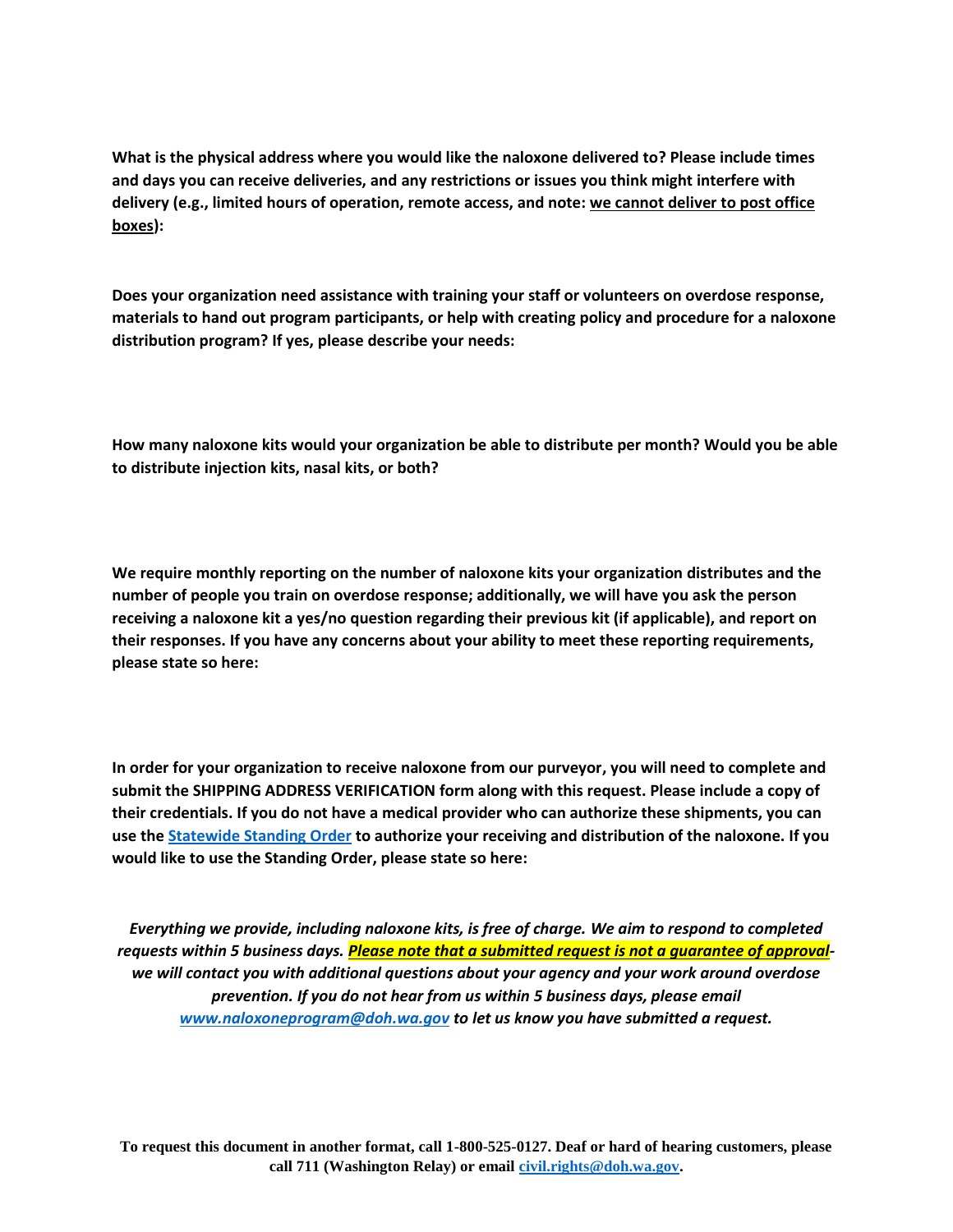# Please submit both this completed form and a copy of your provider's medical license to: [naloxoneprogram@doh.wa.gov.](mailto:naloxoneprogram@doh.wa.gov)

McKesson Medical-Surgical Inc. ("McKesson"), as a distributor, and depending on the applicable state law, is permitted to ship regulated pharmaceuticals and medical devices only to authorized recipients. It is McKesson's policy that when a shipping address does not match the address listed on a practitioner's license, the practitioner will be required to verify that the shipping address is a valid practice address for the physician.

| Name on License: |                                                                        |
|------------------|------------------------------------------------------------------------|
| License Number:  | <b>Expiration Date:</b>                                                |
| Type of License: |                                                                        |
| Licensing Board: | (ie. Board of Medicine, Board of Pharmacy, Department of Health, etc.) |

I certify that I practice at the location(s) listed below and authorize the use of my license in order for McKesson to ship regulated pharmaceuticals and medical devices to the location(s) listed below. (For more than one location, a list of additional authorized locations can be attached.)

| (Leave blank if account number is unknown) |
|--------------------------------------------|
|                                            |
| (Address, city, state zip)                 |
|                                            |

| <b>Practitioner's Signature:</b> |  |
|----------------------------------|--|
|                                  |  |

Date:

Shipping Address Verification Form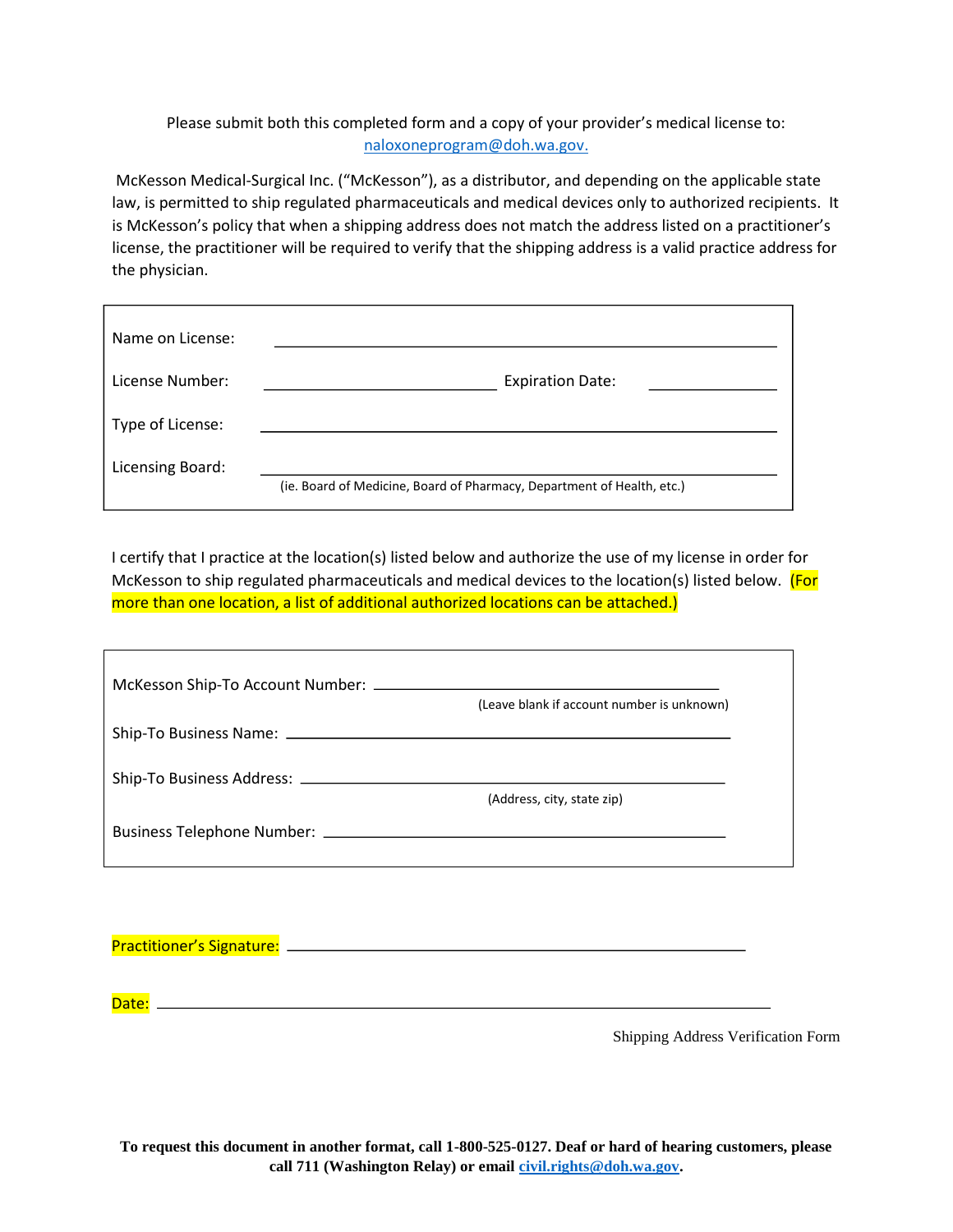| From:               | Hemmerle, Sean P (DOH)                                                                            |
|---------------------|---------------------------------------------------------------------------------------------------|
| To:                 | Susan Kingston, Lori Fleming                                                                      |
| Cc:                 | Nowak, John                                                                                       |
| Subject:            | RE: Searching Naloxone Supply Possibilities for new Jefferson/South County Harm Reduction Program |
| Date:               | Thursday, February 11, 2021 8:37:08 AM                                                            |
| <b>Attachments:</b> | image004.png                                                                                      |
|                     | image007.png                                                                                      |
|                     | image008.png                                                                                      |
|                     | image009.png                                                                                      |
|                     | image010.png                                                                                      |
|                     | image012.png                                                                                      |
|                     | image013.png                                                                                      |
|                     | image014.png                                                                                      |
|                     | image015.png                                                                                      |
|                     | image016.png                                                                                      |
|                     | image001.png                                                                                      |
|                     | Naloxone Request Form 2021.docx                                                                   |

CAUTION: This email originated from outside your organization. Exercise caution when opening attachments or clicking links, especially from unknown senders.

Hi Susan,

Thanks for looping me in!

Lori and John- Thanks for expressing interest in providing naloxone to your community. We are always interested in finding new entities to partner with. Provided you meet our criteria for participation (primarily, do you serve people who use drugs and/or their friends and family?) and are willing to distribute injectable naloxone, we might be able to assist. I've attached our request formplease complete it and return it to me at your convenience. If you have any questions, please let me know.

Best, Sean

## **Sean Hemmerle**

Gender Pronouns: he/him Overdose Education and Naloxone Distribution Consultant Office of Infectious Disease Division of Disease Control and Health Statistics Washington State Department of Health [sean.hemmerle@doh.wa.gov](mailto:sean.hemmerle@doh.wa.gov) [\(360](https://twitter.com/wadepthealth?lang=en)[\)89](https://www.facebook.com/WADeptHealth/)[0-2](https://www.instagram.com/wadepthealth/)[794](https://www.youtube.com/channel/UCTSCpezTD0TjiiAOuJY7f5w/doh) f  $\blacksquare$  f  $\blacksquare$ 

**From:** Susan Kingston <kingst1@uw.edu> **Sent:** Thursday, February 11, 2021 8:29 AM **To:** Lori Fleming <LFleming@co.jefferson.wa.us> **Cc:** Nowak, John <JNOWAK@jeffersonhealthcare.org>; Hemmerle, Sean P (DOH)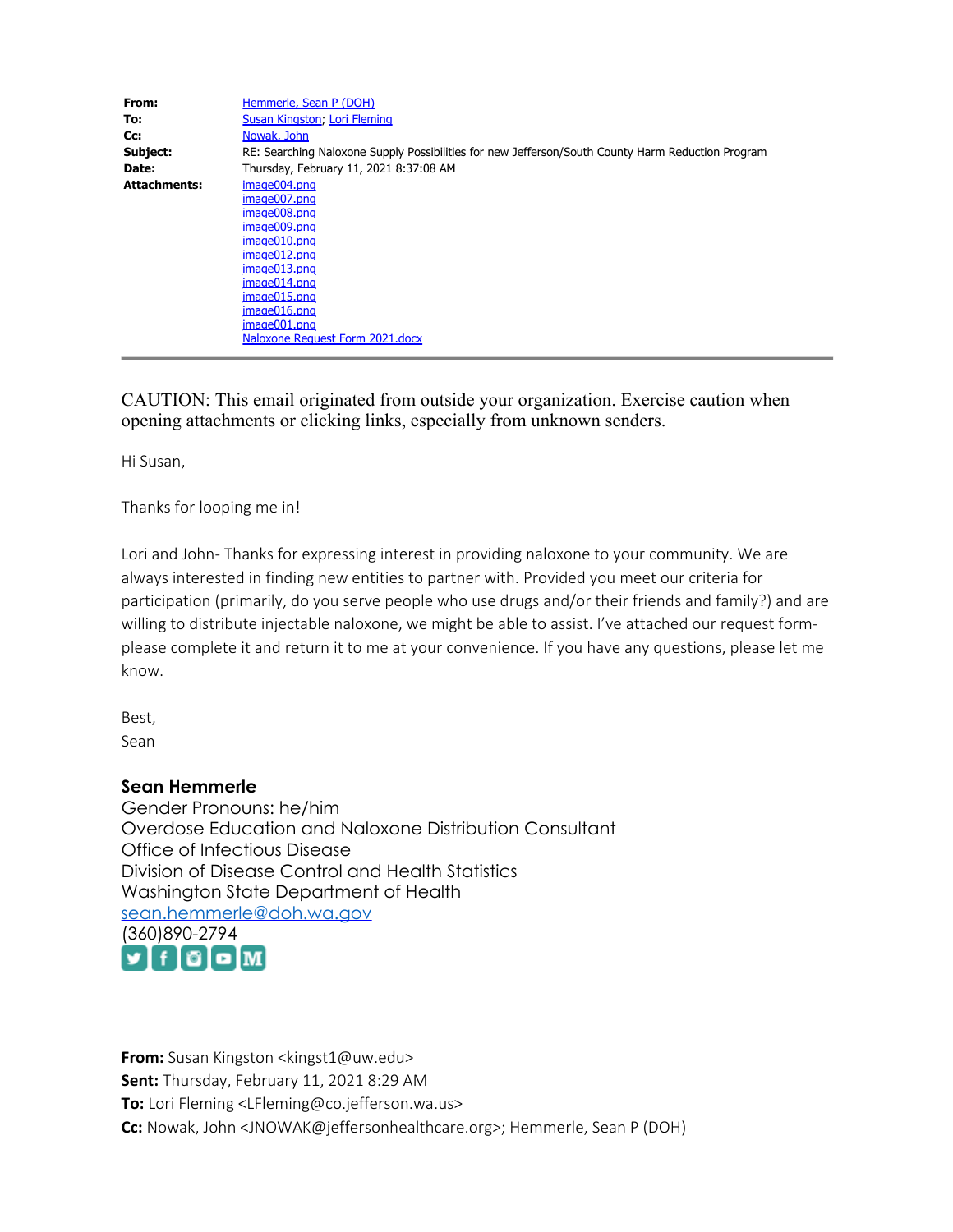<sean.hemmerle@doh.wa.gov>

**Subject:** Re: Searching Naloxone Supply Possibilities for new Jefferson/South County Harm Reduction Program

# External Email

Hi Lori and John. Lovely to connect with you again.

Yes, I do have a grant that supplies nlx to the majority of SSPs in WA, Jefferson Public Health included. And yes, we could absolutely include you in that list. That said, our grant is ending in 6 months at which time DOH will take over nlx distribution through all SSPs. Since our grant requires a heavier data collection burden, it might be easier to just start you directly with DOH, with is why I've included Sean Hemmerle from DOH in this email.

Sean, do you have funds available for this effort?

If not, my grant can absolutely get you started, Lori. So you're good either way! Susan

# **Susan Kingston | Program Operations**

ADAI, University of Washington

206.607.7050 (mobile)

206.221.4041 (desk)



**From:** Lori Fleming <LEleming@co.jefferson.wa.us> **Sent:** Wednesday, February 10, 2021 4:42 PM **To:** Susan Kingston <**kingst1@uw.edu>** Cc: Nowak, John [<JNOWAK@jeffersonhealthcare.org](mailto:JNOWAK@jeffersonhealthcare.org)> **Subject:** FW: Searching Naloxone Supply Possibilities for new Jefferson/South County Harm Reduction Program

Good afternoon Susan,

I was quite happy to receive the email below from Apple Martine, JeffCo's PH Community Health Director, after having asked her about where we can secure a Naloxone supply. I'm grateful to begin with you, because at least we've talked before!

I'm working to identify a Naloxone source (naturally, at the least possible cost) to support a Harm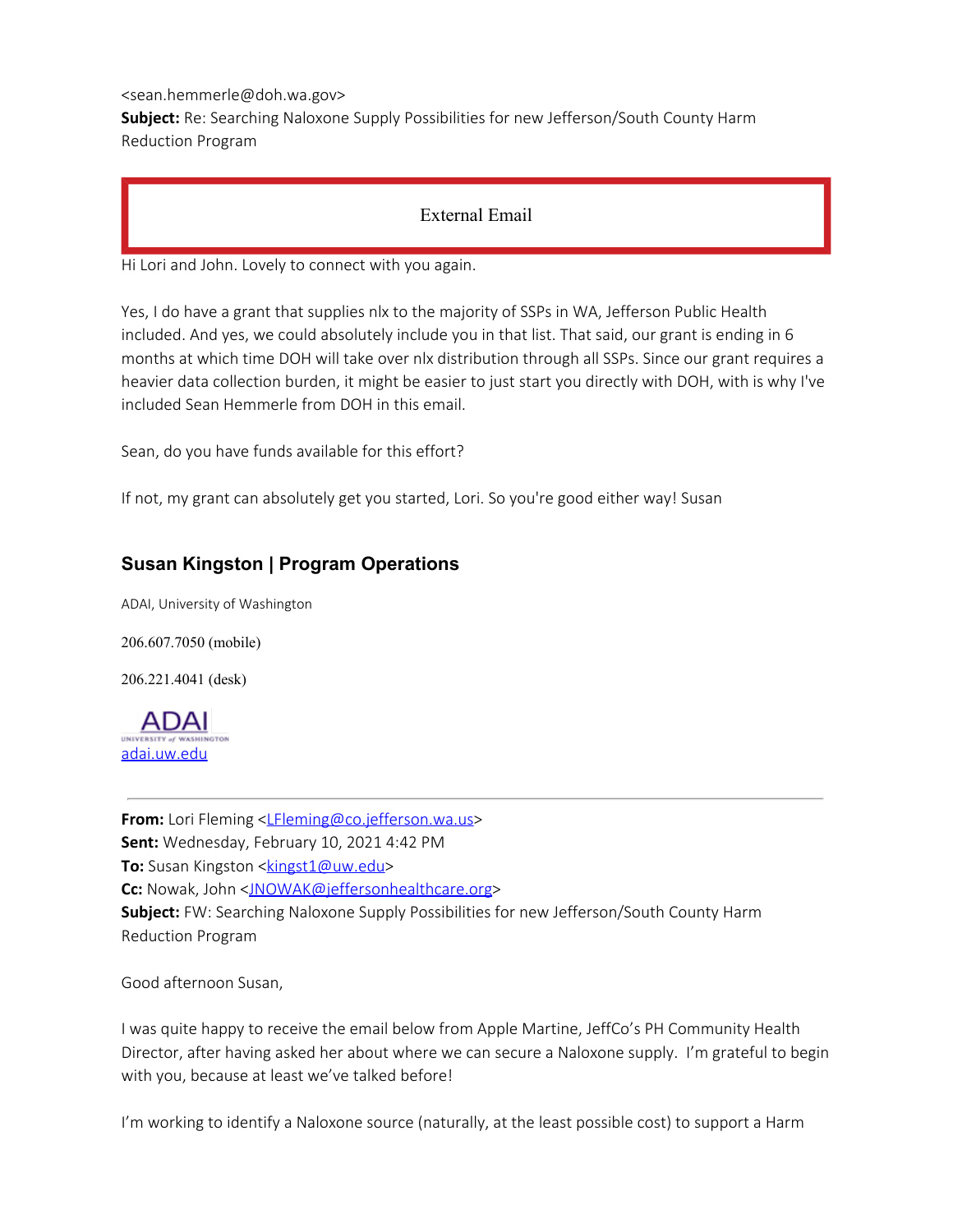Reduction program we're in the process of initiating in the South End area of Jefferson County. Is there any space in your schedule this week that we could set to connect on the topic?

What Apple has outlined below might be helpful context as we step into the conversation, and I have elements posted that document the [ongoing process with South County at this webpage](https://gcc02.safelinks.protection.outlook.com/?url=https%3A%2F%2Fwww.behealthyjefferson.com%2Fbhcharmreduction&data=04%7C01%7Csean.hemmerle%40doh.wa.gov%7Cfb690fb9250b43c718a708d8ceaa2122%7C11d0e217264e400a8ba057dcc127d72d%7C0%7C0%7C637486577392977912%7CUnknown%7CTWFpbGZsb3d8eyJWIjoiMC4wLjAwMDAiLCJQIjoiV2luMzIiLCJBTiI6Ik1haWwiLCJXVCI6Mn0%3D%7C1000&sdata=g4C6PWKQ5TNmqmJ8iHnJIhInLk2r%2BMzvB8Ojj%2FLTq9I%3D&reserved=0).

Thanks for your consideration,

- Lori

**Lori Fleming CHIP, Co-Executive Director Project Director, Behavioral Health Consortium (BHC) [BehealthyJefferson.com](https://gcc02.safelinks.protection.outlook.com/?url=https%3A%2F%2Fwww.behealthyjefferson.com%2F&data=04%7C01%7Csean.hemmerle%40doh.wa.gov%7Cfb690fb9250b43c718a708d8ceaa2122%7C11d0e217264e400a8ba057dcc127d72d%7C0%7C0%7C637486577392977912%7CUnknown%7CTWFpbGZsb3d8eyJWIjoiMC4wLjAwMDAiLCJQIjoiV2luMzIiLCJBTiI6Ik1haWwiLCJXVCI6Mn0%3D%7C1000&sdata=mEJoNLzPrylBlZIJt%2F9njgn8DCxTI3Kq257h6r%2BXBy8%3D&reserved=0)**

**CHIP** 

Jefferson County Public Health 615 Sheridan Street Port Townsend, WA 98368 360-385-9400 x441 [Lfleming@co.jefferson.wa.us](https://gcc02.safelinks.protection.outlook.com/?url=http%3A%2F%2Fco.jefferson.wa.us%2F&data=04%7C01%7Csean.hemmerle%40doh.wa.gov%7Cfb690fb9250b43c718a708d8ceaa2122%7C11d0e217264e400a8ba057dcc127d72d%7C0%7C0%7C637486577392987858%7CUnknown%7CTWFpbGZsb3d8eyJWIjoiMC4wLjAwMDAiLCJQIjoiV2luMzIiLCJBTiI6Ik1haWwiLCJXVCI6Mn0%3D%7C1000&sdata=lx70Cnj7xJN6ZgWGFM9lCfMpbxE%2BLYrhZlscFdzjIMA%3D&reserved=0) **|** [https://jeffersoncountypublichealth.org/](https://gcc02.safelinks.protection.outlook.com/?url=https%3A%2F%2Fjeffersoncountypublichealth.org%2F&data=04%7C01%7Csean.hemmerle%40doh.wa.gov%7Cfb690fb9250b43c718a708d8ceaa2122%7C11d0e217264e400a8ba057dcc127d72d%7C0%7C0%7C637486577392987858%7CUnknown%7CTWFpbGZsb3d8eyJWIjoiMC4wLjAwMDAiLCJQIjoiV2luMzIiLCJBTiI6Ik1haWwiLCJXVCI6Mn0%3D%7C1000&sdata=s6%2FikaJD%2F2e1mxTcwFJWgsKemJR2%2F2ilSZUws1%2BbiKM%3D&reserved=0)

**From:** Apple Martine **Sent:** Wednesday, February 10, 2021 8:51 AM **To:** Lori Fleming [<LFleming@co.jefferson.wa.us](mailto:LFleming@co.jefferson.wa.us)> **Subject:** RE: Cogitating on Naloxone Supply Possibilities

## Hi Lori,

I was able to have an in-depth conversation with Margie and Lisa and this is what I've found out:

- University of WA is our primary source for Naloxone kits. Susan Kingston has been our contact there since 2018; she is with the Center for Opioid Safety Education in the UW Alcohol & Drug Abuse Institute. She can be reached via email at [kingst1@u.washington.edu](mailto:kingst1@u.washington.edu) or by phone at 206-221-4041. If she is not available, our other contact at UW is Alison Newman and her email is [alison26@w.washington.edu.](mailto:alison26@w.washington.edu)
- In the past, Susan at UW worked with us on a short term project entitled Naloxone Grants for Law Enforcement, this is what allowed our SEP staff to broker with Jeff Co Sheriff's office so they could obtain their own Naloxone kits, then we receded in our direct support of them for this item.
- Lisa advises that you inquire re: what types of programming UW currently offers communities and that you provide Susan or Alison with CHIP's particular mission re: harm reduction in South County. For instance, that you are seeking to educate and encourage people in South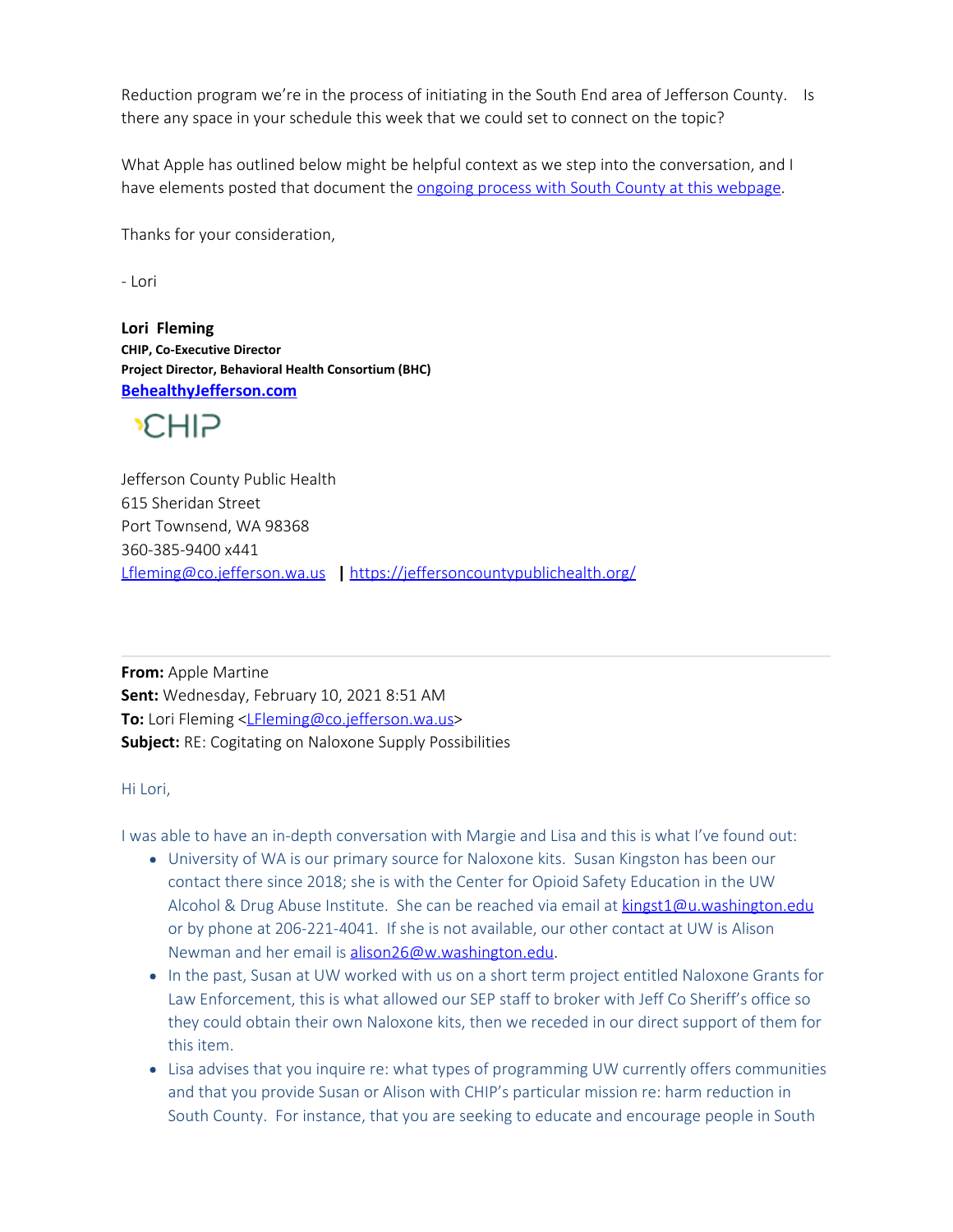County to understand the benefits of assisting others in overdose crisis with this very helpful and effective tool, Naloxone. And that the ultimate goal is for Syringe Exchange to become available to South County – Naloxone education is the key to encouraging interest and action, therefore enhancing community receptivity to a future SEP in a much needed area of our rural county.

- Margie indicated that with UW or DOH Naloxone programs, there can be quite a bit of specific data entry as you might imagine. If that is prohibitive to what is needed in your case, Susan at UW might be able to recommend small grants to pay for Naloxone kits outright with no programming and data collection involved. Just a consideration.
- Also FYI that in this effort to onboard the community to this important feature of opioid crisis response, Margie says without a doubt that nasal spray Naloxone (over injectable) is the way to go!

Let me know if this creates more questions and we can talk in person. I'm onsite each day and you're welcome to stop by and knock even if my door is closed.

Best to you, Apple



**Appalachia Martine BSN, RN** Gender Pronouns: She/Her/Hers

Community Health Director **Jefferson County Public Health** 615 Sheridan Street Port Townsend, WA 98368 Telephone: 360-385-9400 x443 [AMartine@co.jefferson.wa.us](mailto:AMartine@co.jefferson.wa.us) **|** [jeffersoncountypublichealth.org](https://gcc02.safelinks.protection.outlook.com/?url=https%3A%2F%2Fjeffersoncountypublichealth.org%2F202%2FPublic-Health&data=04%7C01%7Csean.hemmerle%40doh.wa.gov%7Cfb690fb9250b43c718a708d8ceaa2122%7C11d0e217264e400a8ba057dcc127d72d%7C0%7C0%7C637486577392987858%7CUnknown%7CTWFpbGZsb3d8eyJWIjoiMC4wLjAwMDAiLCJQIjoiV2luMzIiLCJBTiI6Ik1haWwiLCJXVCI6Mn0%3D%7C1000&sdata=bl0QT61trWsDgCXfU1oKQc62xumEKWBhhG%2Frk0w6jdg%3D&reserved=0)



#### **Always Working for a Safer and Healthier Jefferson County**

Confidentiality Statement: This email message including any attachments, is for the sole purpose of the intended recipient(s) and may contain confidential  $&$  privileged information. Any unauthorized, use, review, disclosure or distribution is prohibited. If you are not the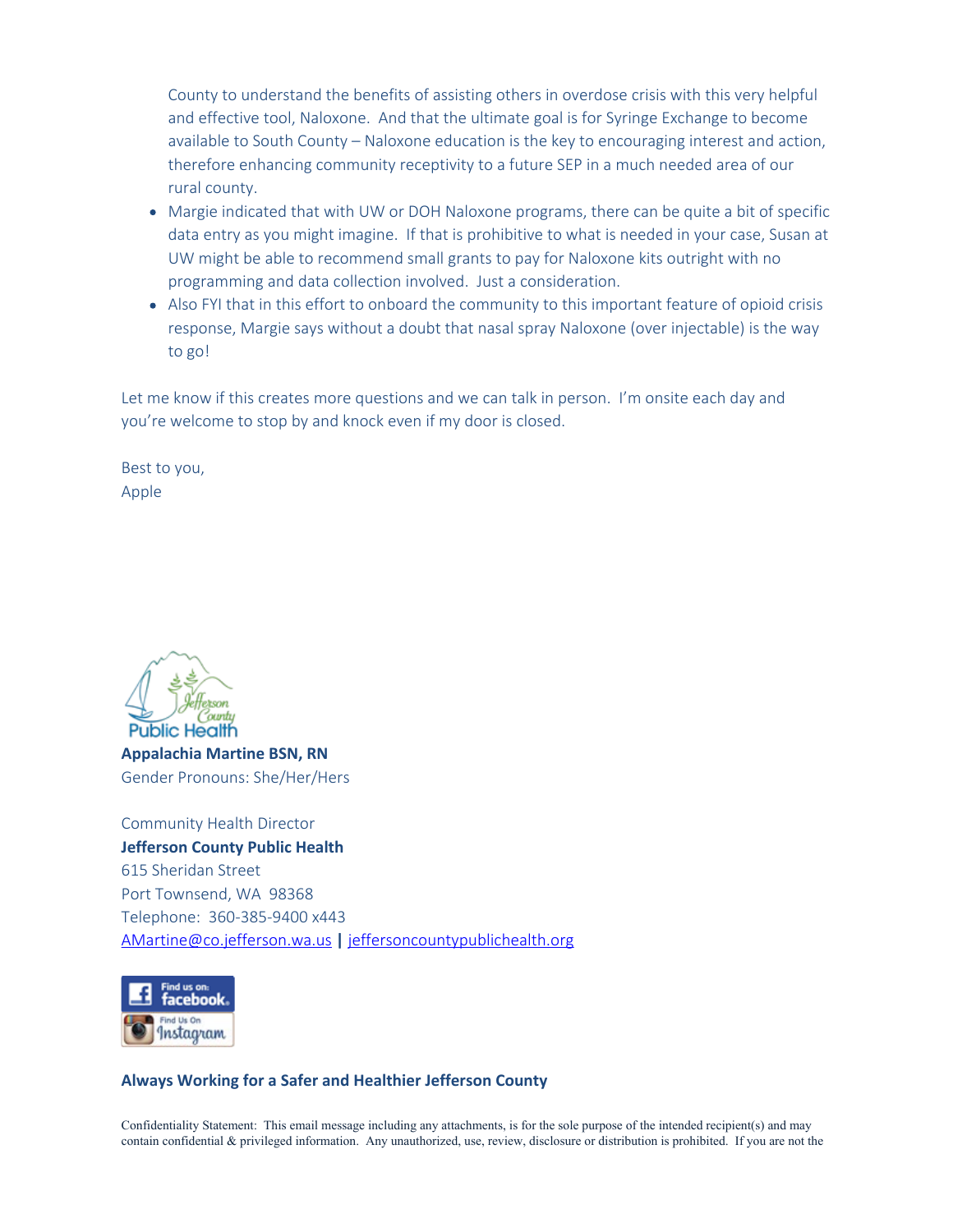intended recipient, please contact the sender by e-mail & destroy all copies of the original message.

All e-mail sent by this e-mail address has been sent by the Jefferson County e-mail system and is therefore subject to Public Records Act, a State law found at RCW 42:56. Under the Public Records Law, the County must release this e-mail & it's contents to any person who asks to obtain a copy (or for inspection) of this e-mail unless it is also exempt from disclosure under State Law RCW 42.56.

**From:** Lori Fleming <LEleming@co.jefferson.wa.us> **Sent:** Friday, February 5, 2021 11:57 AM **To:** Apple Martine < $\triangle$ Martine@co.jefferson.wa.us> **Subject:** Cogitating on Naloxone Supply Possibilities

Good morning Apple,

Checking in to see if I could connect with you around Naloxone Supply potential? I appreciate how much you have going on and am open to being steered in any direction that supports our desired outcome of a Naloxone supply for the South County Harm Reduction program!

Thanks,

- Lori

**Lori Fleming CHIP, Co-Executive Director Project Director, Behavioral Health Consortium (BHC) [BehealthyJefferson.com](https://gcc02.safelinks.protection.outlook.com/?url=https%3A%2F%2Fwww.behealthyjefferson.com%2F&data=04%7C01%7Csean.hemmerle%40doh.wa.gov%7Cfb690fb9250b43c718a708d8ceaa2122%7C11d0e217264e400a8ba057dcc127d72d%7C0%7C0%7C637486577392997813%7CUnknown%7CTWFpbGZsb3d8eyJWIjoiMC4wLjAwMDAiLCJQIjoiV2luMzIiLCJBTiI6Ik1haWwiLCJXVCI6Mn0%3D%7C1000&sdata=k379XYMLvCemAH4aVNP3fWbuV%2BQi7QD%2BUINjSWRnye0%3D&reserved=0)**



Jefferson County Public Health 615 Sheridan Street Port Townsend, WA 98368 360-385-9400 x441 [Lfleming@co.jefferson.wa.us](https://gcc02.safelinks.protection.outlook.com/?url=http%3A%2F%2Fco.jefferson.wa.us%2F&data=04%7C01%7Csean.hemmerle%40doh.wa.gov%7Cfb690fb9250b43c718a708d8ceaa2122%7C11d0e217264e400a8ba057dcc127d72d%7C0%7C0%7C637486577393007776%7CUnknown%7CTWFpbGZsb3d8eyJWIjoiMC4wLjAwMDAiLCJQIjoiV2luMzIiLCJBTiI6Ik1haWwiLCJXVCI6Mn0%3D%7C1000&sdata=9bAsBIdhZz7AtD47hxsREaPayC7TMPW9P1WXKafaihM%3D&reserved=0) **|** [https://jeffersoncountypublichealth.org/](https://gcc02.safelinks.protection.outlook.com/?url=https%3A%2F%2Fjeffersoncountypublichealth.org%2F&data=04%7C01%7Csean.hemmerle%40doh.wa.gov%7Cfb690fb9250b43c718a708d8ceaa2122%7C11d0e217264e400a8ba057dcc127d72d%7C0%7C0%7C637486577393007776%7CUnknown%7CTWFpbGZsb3d8eyJWIjoiMC4wLjAwMDAiLCJQIjoiV2luMzIiLCJBTiI6Ik1haWwiLCJXVCI6Mn0%3D%7C1000&sdata=pfJn7Qi2v3qM69oqg9yxC0RU33bKNesG91vgg8dARN4%3D&reserved=0)

## *Always working for a Safer and Healthier Jefferson County*



*CONFIDENTIALITY NOTICE: This e-mail message, including any attachments, is for the sole use of the intended recipient(s) and may contain confidential and privileged information. Any unauthorized review, use, disclosure, or distribution is prohibited. If you are not the intended recipient, please contact the sender by reply e-mail and destroy all copies of the original message.*

*PUBLIC RECORDS ACT NOTICE: All e-mail sent to this address has been received by the Jefferson County e-mail system and is therefore subject to the Public Records Act, a state law found at RCW 42.56. Under the Public Records law the County must release this e-mail and its contents to any person who asks to obtain a copy (or for inspection) of this e-mail unless it is exempt from disclosure under state law, including RCW 42.56.*